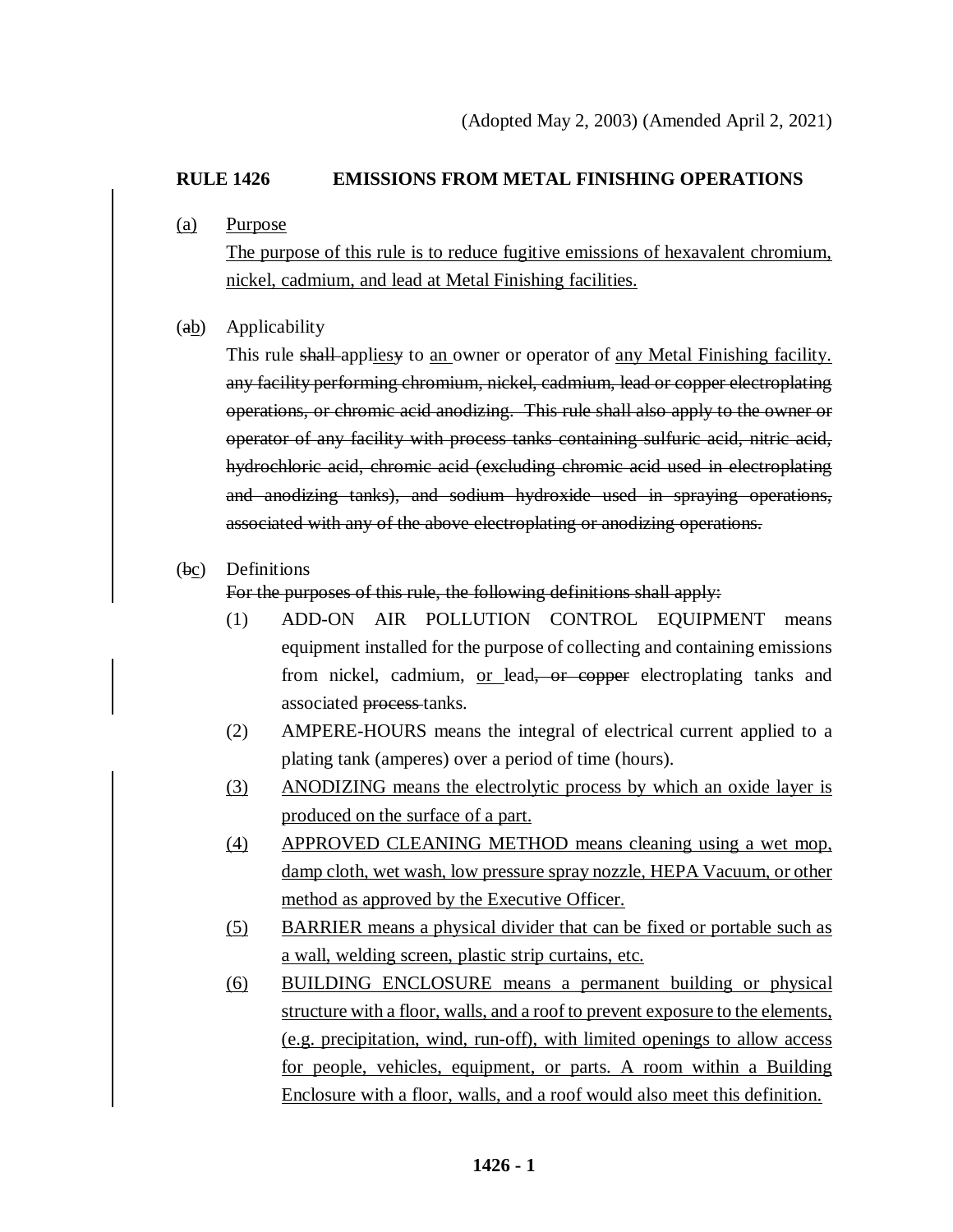- (c) (7) CONVERSION COATING means the process of converting the surface of a part into a coating using a chemical or electro-chemical process.
	- (8) DRAGOUT means fluid containing hexavalent chromium, nickel, cadmium, or lead that drips from parts or equipment used to remove those parts from a Process Tank or Rinse Tank.
	- (9) ELECTROFORMING means the process of Electroplating onto a mandrel or template that is subsequently separated from the electrodeposit formed part.
	- (10) ELECTROLESS PLATING means the process of autocatalytic or chemical reduction of aqueous Metal ions plated onto a part.
	- (11) ELECTROPLATING means a process by which a layer of Metal is electrodeposited onto a part.
	- (3) ELECTROPLATING BATH means the electrolytic solution used as the conducting medium in which the flow of current is accompanied by movement of metal ions for the purpose of electroplating metal out of the solution onto a workpiece or for oxidizing the base material.
	- (12) ELECTROPOLISHING means the process to smooth, polish, deburr, or clean a part using an electrolytic bath solution.
	- $(413)$ ENCLOSED STORAGE AREA is means any space or structure used to
	- $\mathcal{L}$ contain material that prevents its contents from being emitted into the atmosphere.
	- (14) ETCH means the process to remove material from the surface of a part.
	- $(515)$ FUGITIVE DUST means hexavalent chromium, nickel, cadmium, or lead
	- $\mathcal{L}$ any solid particulate matter that becomes airborne by natural or man-made activities, excluding particulate matter emitted from an exhaust stack. Fugitive dust includes material containing hexavalent chromium, nickel, cadmium, lead, and copper.
	- (16) HEPA VACUUM means a vacuum that is both designed to be fitted and used with a filter that is individually tested and certified by the manufacturer to have a control efficiency of not less than 99.97 percent on 0.3 micron particles.
	- (17) METAL means hexavalent chromium, nickel, cadmium, or lead.
	- (18) METAL FINISHING means Anodizing, Conversion Coating, Electroforming, Electroless Plating, Electroplating, Electropolishing, Etch, Passivation, Pre-Dip, Sealing, or Stripping by submerging the part into a tank or series of tanks with solution that contains a Metal.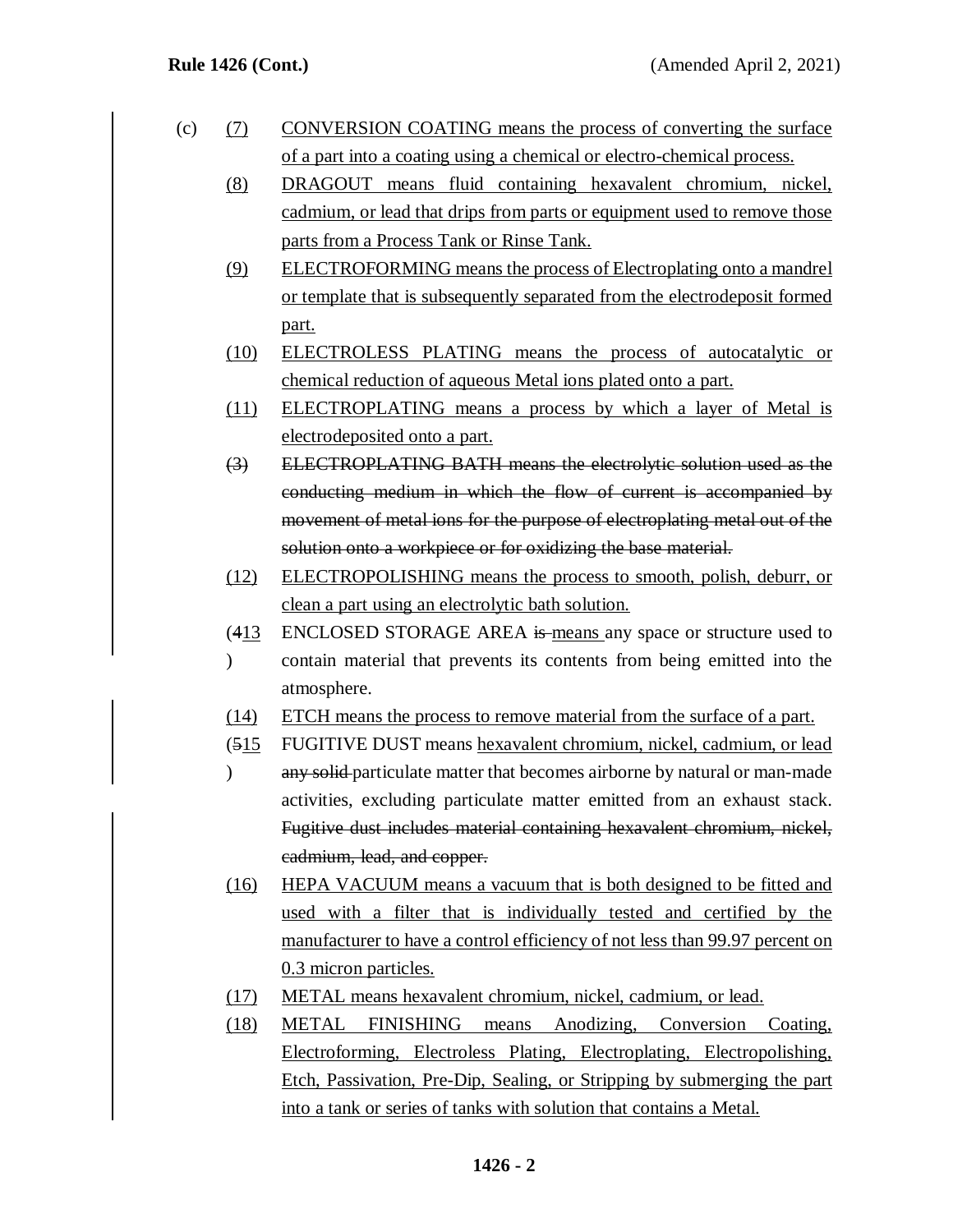- (6) METAL PLATING FACILITY means, for the purpose of this rule, a facility which performs electroplating of chromium, nickel, cadmium, lead or copper, or chromic acid anodizing.
- (c) (19) METAL REMOVAL FLUID means a fluid used at the tool and workpiece interface to facilitate the removal of metal from the part, cool the part and tool, extend the life of the tool, and to flush away metal chips and debris, but does not include minimum quantity lubrication fluids used to coat the tool work piece interface with a thin film of lubricant and minimize heat buildup through friction reduction. Minimum quantity lubrication fluids are applied by pre-coating the tool in the lubricant, or by direct application at the tool work piece interface with a fine mist.
	- (20) PASSIVATION means the process of forming an oxide layer onto a part.
	- (21) PRE-DIP means the process to prepare or activate a part's surface immediately prior to introduction into another Metal Finishing tank.
	- (722 PROCESS TANK means any tank used for Metal Finishing with a tank
	- $\mathcal{L}$ solution that contains a Metal.associated with a chromium, nickel, cadmium, lead or copper electroplating operation, or a chromic acid anodizing operation, excluding rinse and dragout tanks.
	- (23) RINSE TANK means any tank where a part is partially or fully submerged into a liquid to remove any residual solution from a Process Tank.
	- (24) SCHOOL means any public or private school, including juvenile detention facilities with classrooms, used for the education of more than 12 children at the school in kindergarten through grade 12. A School also includes an Early Learning and Developmental Program by the U.S. Department of Education or any state or local early learning and development programs such as preschools, Early Head Start, Head Start, First Five, and Child Development Centers. A School does not include any private school in which education is primarily conducted in private homes. The term School includes any building or structure, playground, athletic field, or other area of School property.
	- (25) SEALING means the process of hydrating to fill or plug the pores of a coating by immersing an anodized part in a tank solution.
	- $(826)$ SENSITIVE RECEPTOR LOCATIONS include schools (kindergarten
	- $\mathcal{L}$ through grade 12), licensed daycare centers, hospitals and convalescent homes.means any residence including private homes, condominiums, apartments, and living quarters. A Sensitive Receptor also includes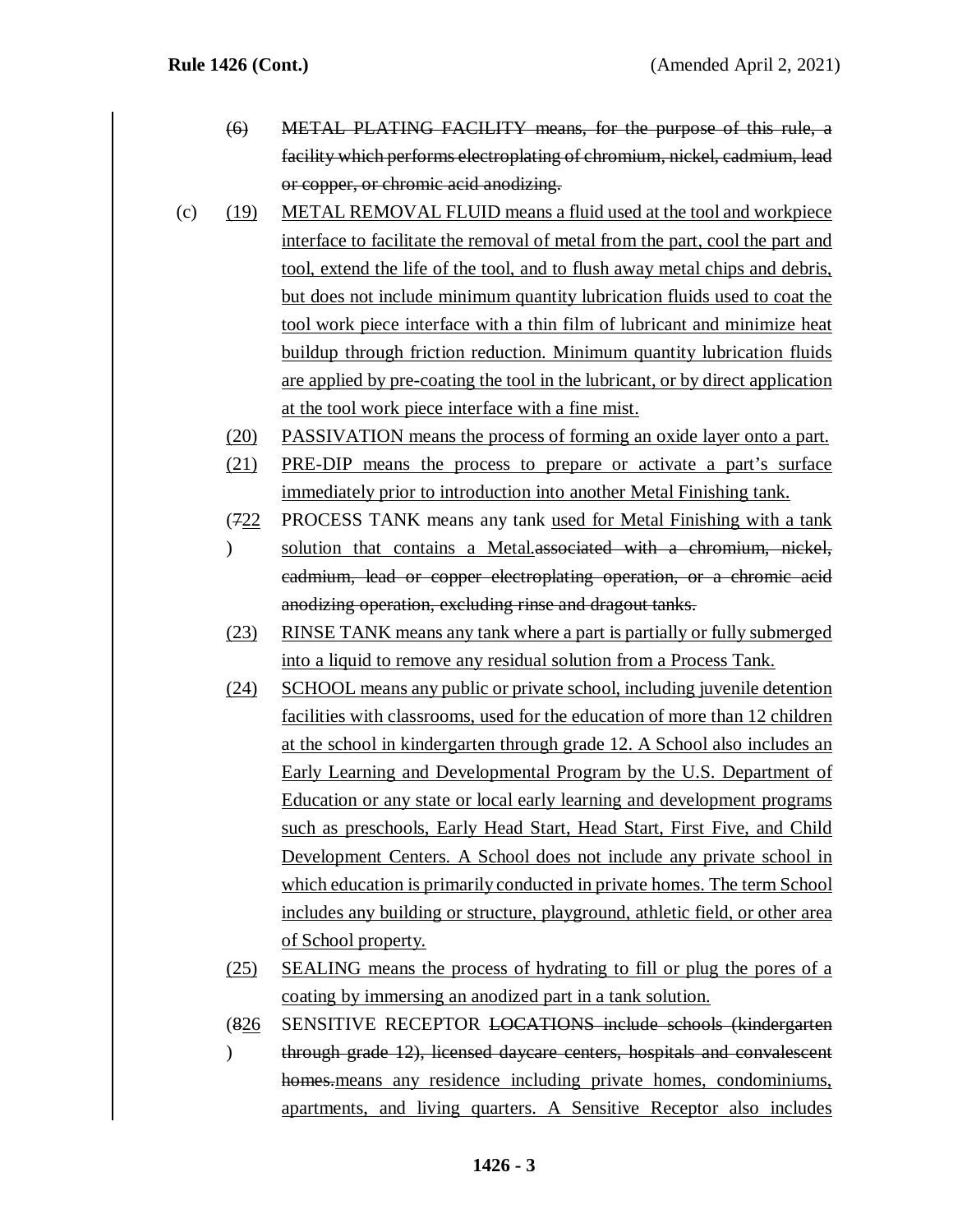Schools, daycare centers, health care facilities such as hospitals or retirement and nursing homes, long term care hospitals, hospices, prisons, and dormitories or similar live-in housing.

- (9) STALAGMOMETER means a device used to measure the surface tension of a solution by determining the number of drops, or the weight of each drop, in a given volume of liquid.
- (c) (27) STRIPPING means the process of removing an existing Metal layer from a part.
	- (10) SURFACE TENSION means the property, due to molecular forces, that exists in the surface film of all liquids and tends to prevent liquid from spreading.
	- (28) TANK PROCESS AREA means an area surrounding a Process Tank or Rinse Tank that is up to 15 feet or to a wall.
	- (11) TENSIOMETER means a device used to measure the surface tension of a solution by measuring the force necessary to pull a filament or ring from the surface of a liquid.
	- (29) TIER I HEXAVALENT CHROMIUM TANK is a tank subject to and defined in Rule 1469 – Hexavalent Chromium Emissions from Chromium Electroplating and Chromic Acid Anodizing Operations.
	- (30) TIER II HEXAVALENT CHROMIUM TANK is a tank subject to and defined in Rule 1469 – Hexavalent Chromium Emissions from Chromium Electroplating and Chromic Acid Anodizing Operations.
	- (31) TIER III HEXAVALENT CHROMIUM TANK is a tank subject to and defined in Rule 1469 – Hexavalent Chromium Emissions from Chromium Electroplating and Chromic Acid Anodizing Operations.
	- (32) WEEKLY means at least once every seven calendar days.

# (c) Requirements

(1) Initial Compliance Report

The owner or operator of a metal plating facility subject to this rule shall submit an initial compliance report to the Executive Officer by February 1, 2004 to report process and receptor information. The report shall contain the information identified in Appendix 1.

(2) Compliance Report

The owner or operator of a metal plating facility subject to this rule shall submit a report to the Executive Officer by February 1, 2005 to report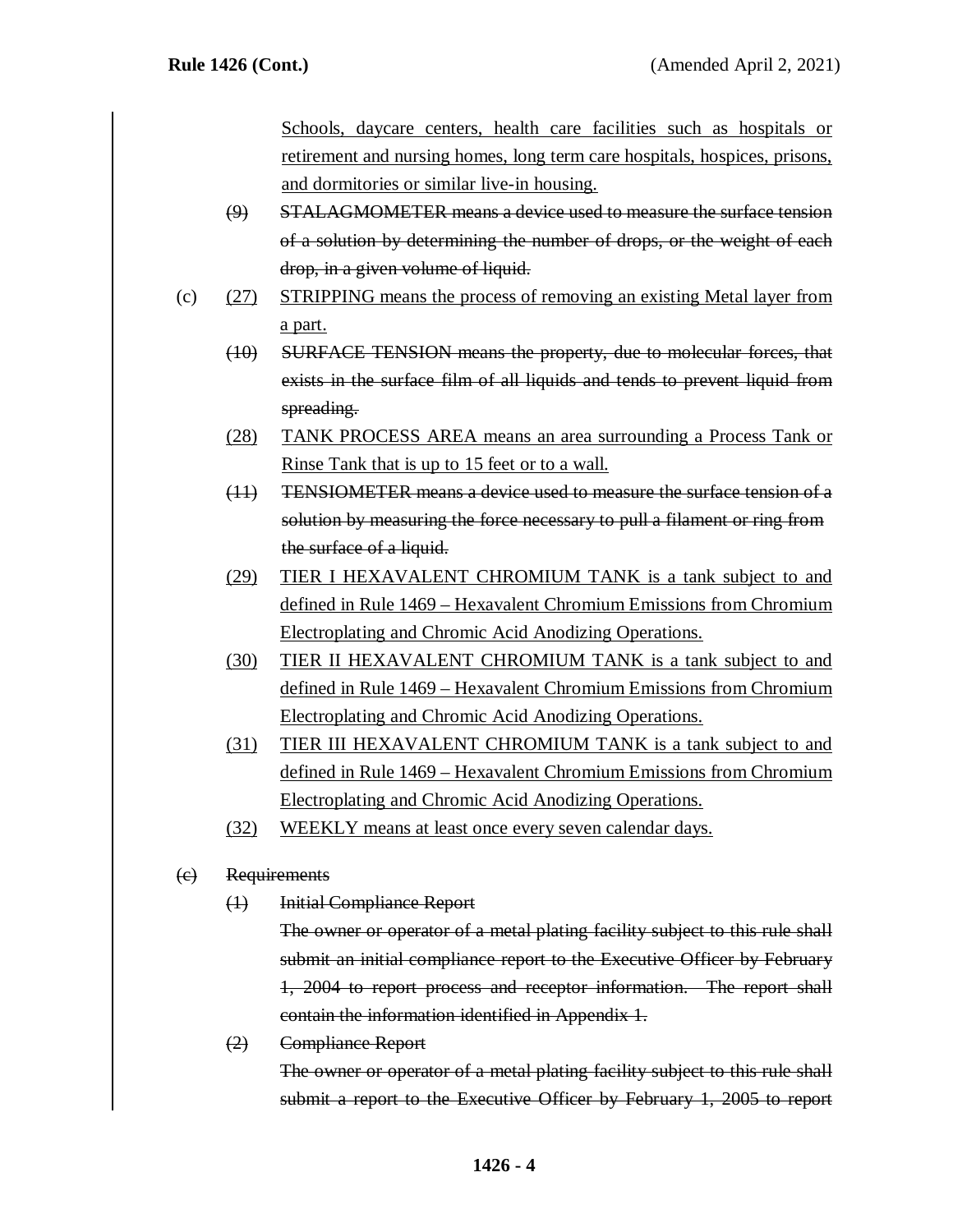information on process activity and significant changes since the initial report was filed. The report shall contain the information identified in Appendix 2.

(3) Data Collection

The owner or operator of a metal plating facility subject to this rule shall begin collecting data required under subparagraphs  $(c)(1)$  and  $(c)(2)$  within 60 days after May 2, 2003.

- (4) Air Sparging of Tanks Containing Chromic Acid Tanks containing chromic acid shall not be air sparged when the tank is not in use, and shall only be air sparged up to one hour prior to parts being placed in the tank, and one hour after parts are removed from the tank.
- (5) Housekeeping Practices for Nickel, Cadmium, Lead and Copper On and after July 1, 2003 housekeeping practices shall be implemented at a facility to reduce fugitive emissions caused by the storage, handling and transport of nickel, cadmium, lead or copper in powder or metal salt form. These practices shall include:
	- (A) Nickel, cadmium, lead and copper in powder or metal salt form shall be stored in a closed container in an enclosed storage area;
	- (B) Nickel, cadmium, lead and copper in powder or metal salt form shall be transported from an enclosed storage area to electroplating tanks in a closed container;
	- (C) Surfaces within the enclosed storage area that accumulate dust shall be washed down, vacuumed, or wet mopped, or shall be maintained with the use of non-toxic chemical dust suppressants; and
	- (D) Wastes which contain nickel, cadmium, lead or copper generated from housekeeping activities shall be stored, disposed of, recovered, or recycled using practices that do not lead to fugitive dust.
- (d) Inspection and Maintenance Requirements
	- (1) The owner or operator of a nickel, cadmium, lead, or copper electroplating operation using add-on air pollution control equipment shall comply with the manufacturers recommended schedule for inspecting and maintaining control equipment. If the inspection frequency is not specified by the manufacturer, recommended inspection and maintenance activities shall be conducted at least once per quarter.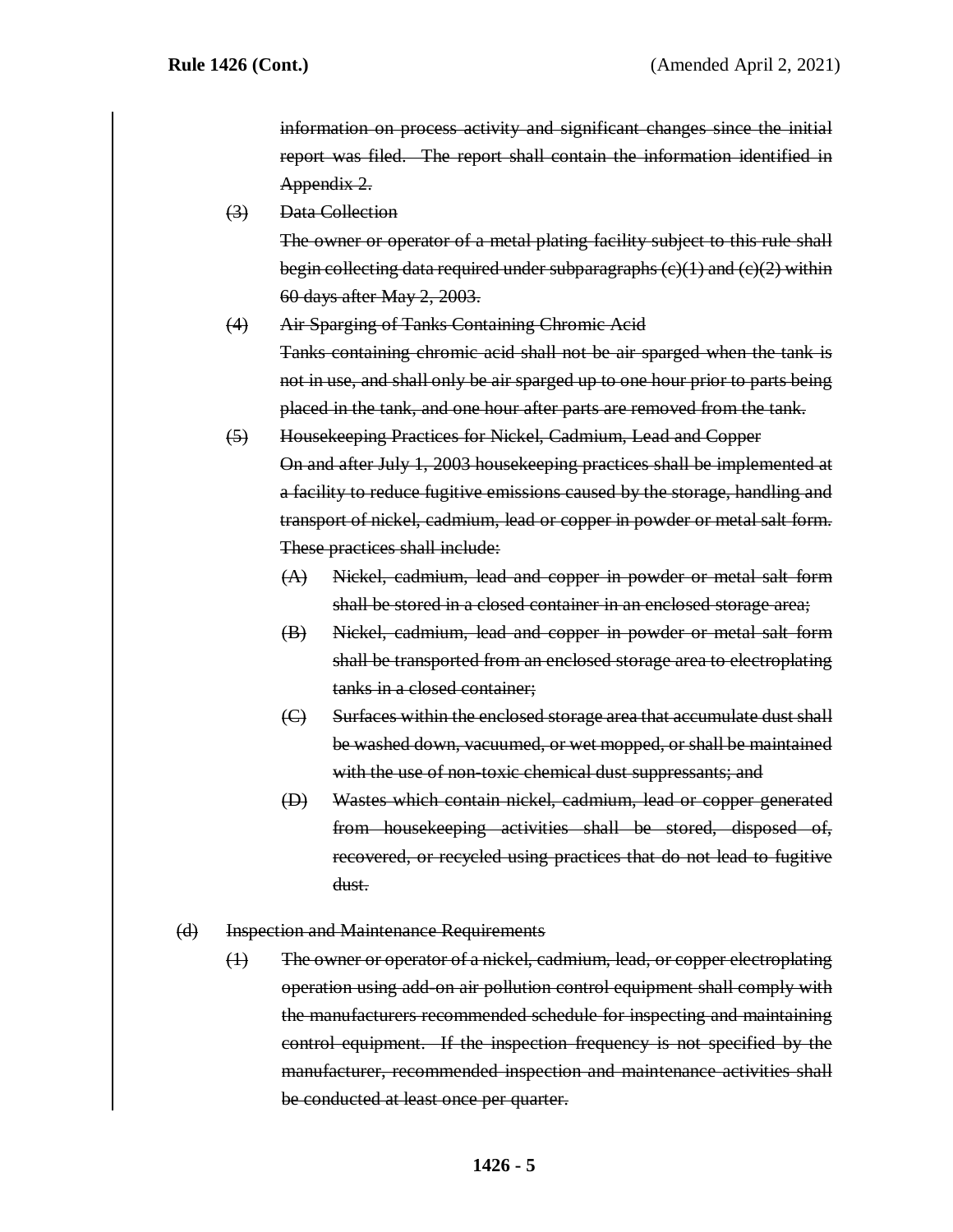- (d) Building Enclosure Requirements
	- (1) Beginning January 1, 2023, an owner or operator of a Metal Finishing facility shall operate all Process Tank(s) and Rinse Tank(s) within a Building Enclosure such that the following are met:
		- (A) The Building Enclosure openings that are open to the exterior and on opposite ends of the Building Enclosure shall not be simultaneously open except during the passage of vehicles, equipment, or people by using one or more of the following at one of the openings to prevent the passage of air:
			- (i) A door that automatically closes;
			- (ii) Overlapping plastic strip curtain;
			- (iii) A vestibule;
			- (iv) An airlock system;
			- (v) A Barrier or obstruction, such as a large piece of equipment that prevents air from passing through any space where Metal Finishing is conducted; or
			- (vi) An alternative method to minimize the release of Fugitive Dust from the Building Enclosure that is approved by the Executive Officer.
		- (B) Except during the movement of vehicles, equipment, or people, close any Building Enclosure opening by using one or more of the methods listed in clauses  $(d)(1)(A)(i)$  through  $(d)(1)(A)(iv)$  and  $(d)(1)(A)(vi)$  that directly faces and opens towards the nearest:
			- (i) Sensitive Receptor, with the exception of a School, that is located within 1,000 feet, as measured from the property line of the Sensitive Receptor to the Building Enclosure opening; and
			- (ii) School that is located within 1,000 feet, as measured from the property line of the School to the Building Enclosure opening.
	- (2) Beginning January 1, 2023, an owner or operator of a Metal Finishing facility shall conduct all buffing, grinding, and polishing operations within a Building Enclosure.
- (e) Housekeeping Requirements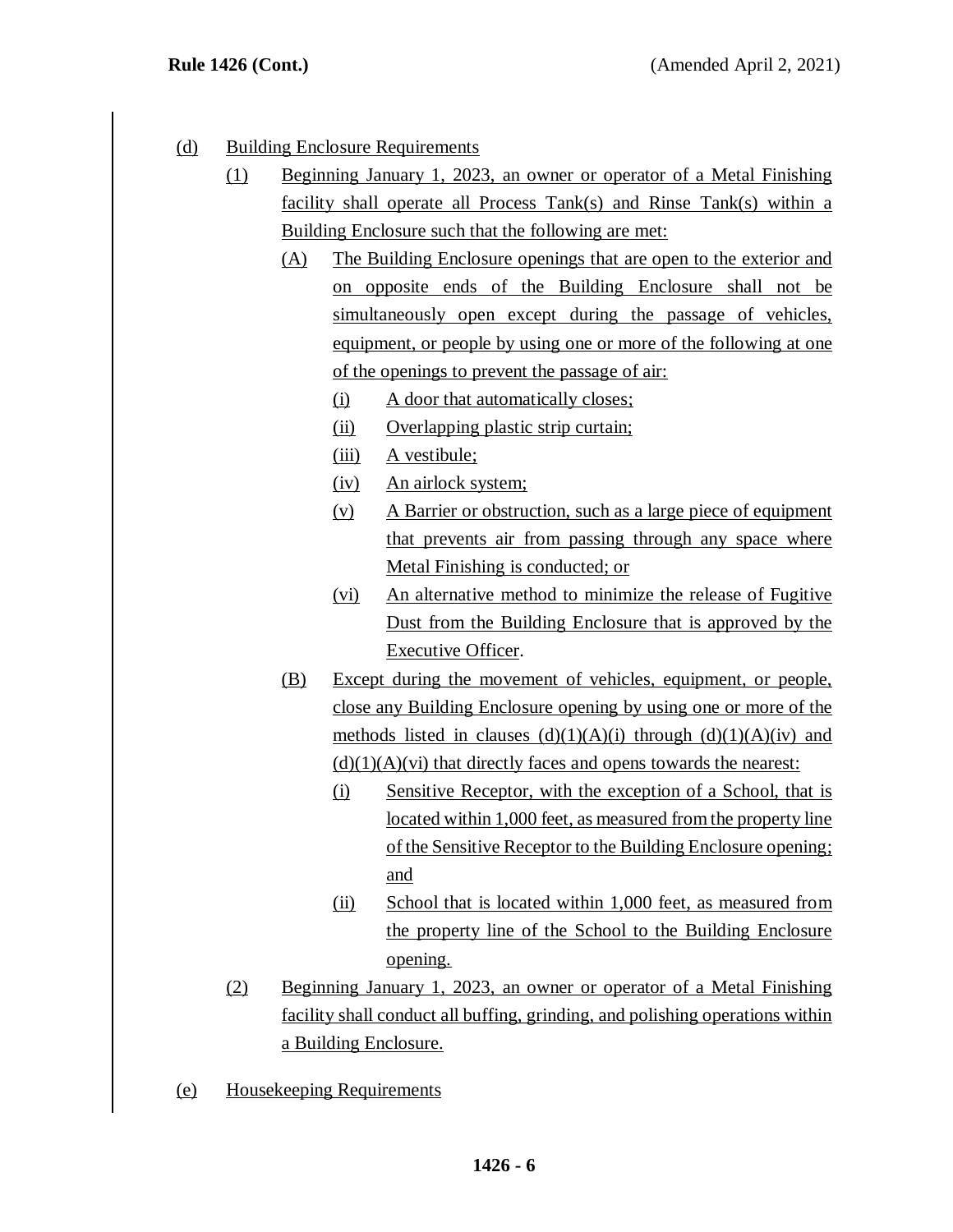Beginning January 1, 2023, an owner or operator of a Metal Finishing facility shall:

- (e) (1) Store chemicals that may contain a Metal in a closed container in an Enclosed Storage Area when not in use.
	- (2) Use a closed container when transporting chemicals pursuant to paragraph (e)(1) between an Enclosed Storage Area and Tank Process Area.
	- (3) Clean using an Approved Cleaning Method:
		- (A) Any liquid or solid material that may contain a Metal that is spilled no later than one hour after being spilled onto a solid surface, except if spilled in a drip tray or containment device;
		- (B) Surfaces within the Enclosed Storage Area, open floor area, walkways around the Process Tank(s), walkways around the Rinse Tank(s), and any dust-accumulating surface potentially contaminated with Metal on a Weekly basis;
		- (C) Splashguards, drip trays, collection devices, or containment devices on a Weekly basis; and
		- (D) Floors within 20 feet of a buffing, grinding, or polishing workstation at least once a day on days when buffing, grinding, or polishing are conducted.
	- (4) Store waste materials that may contain a Metal in a container that is kept closed at all times except during filling or emptying.
	- (5) Eliminate all flooring in the Tank Process Area that is made of a fabric material, such as carpets or rugs.
	- (6) Store the following in a closed container or in an Enclosed Storage Area:
		- (A) Cleaning equipment and supplies used for housekeeping pursuant to paragraph  $(e)(3)$  when not in use;
		- (B) Reusable tank covers used with a Process Tank when not on the tank;
	- (6) (C) Reusable hangers used with a Process Tank when not holding a part; and
		- (D) Anodes and cathodes used with a Process Tank when not in the tank.
	- (7) Ensure that the HEPA filter of a HEPA Vacuum is free of tears, fractures, holes or other types of damage, and securely latched and properly situated in the vacuum to prevent air leakage from the filtration system.
- (f) Best Management Practices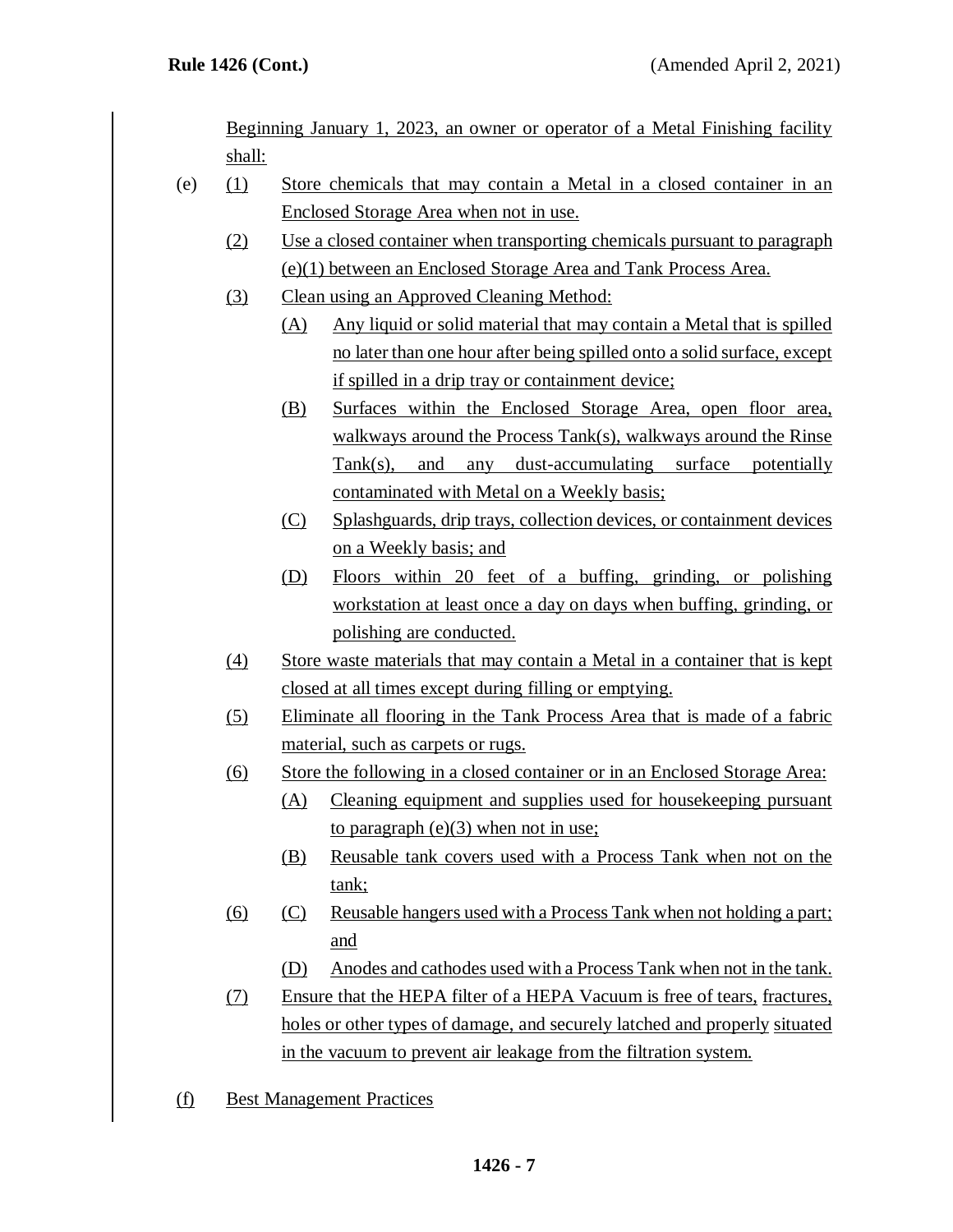Beginning January 1, 2023, an owner or operator of a Metal Finishing facility shall:

- (f) (1) Minimize Dragout from a Process Tank or Rinse Tank in an automated line by installing a drip tray or other collection or containment device between a Process Tank or Rinse Tank such that liquid is collected and does not fall through the space between tanks.
	- (2) Minimize Dragout from a Process Tank or Rinse Tank in a non-automated line by handling each part or equipment used to handle these parts, so that liquid is not dripped outside a Process Tank or Rinse Tank unless the liquid is collected by a drip tray or other collection or containment device.
	- (3) If not treated as waste, return all liquid collected pursuant to paragraphs  $(f)(1)$  and  $(f)(2)$  back to the tank.
	- (4) Not conduct spray rinsing of parts or equipment that were previously in a Process Tank or Rinse Tank, unless the parts or equipment are:
		- (A) Fully lowered inside a tank where the liquid is captured inside the tank;
		- (B) Above a tank with a splash guard(s) that are free of holes, tears, or openings where all liquid is returned to the tank; or
		- (C) Above a tank where all liquid is returned to the tank and a low pressure spray nozzle is used, and the tanks are located within a process line utilizing an overhead crane system.
	- (5) Maintain clear labeling for each tank within the Tank Process Area that specifies the tank name or other identifier, South Coast AQMD permit number and tank number, bath contents, maximum concentration (in ppm) of all Metals, rectification, operating temperature range, and any agitation methods used, if applicable.
	- (6) Install a Barrier to prevent the migration of dust from buffing, grinding, or polishing areas to a Process Tank or Rinse Tank that is located in the same Building Enclosure.
	- (7) Comply with the manufacturers' recommended schedule for inspecting and maintaining Add-on Air Pollution Control Equipment that controls nickel, cadmium, or lead electroplating operation(s). If the inspection frequency is not specified by the manufacturer, inspection and maintenance activities shall be conducted at least once per calendar quarter.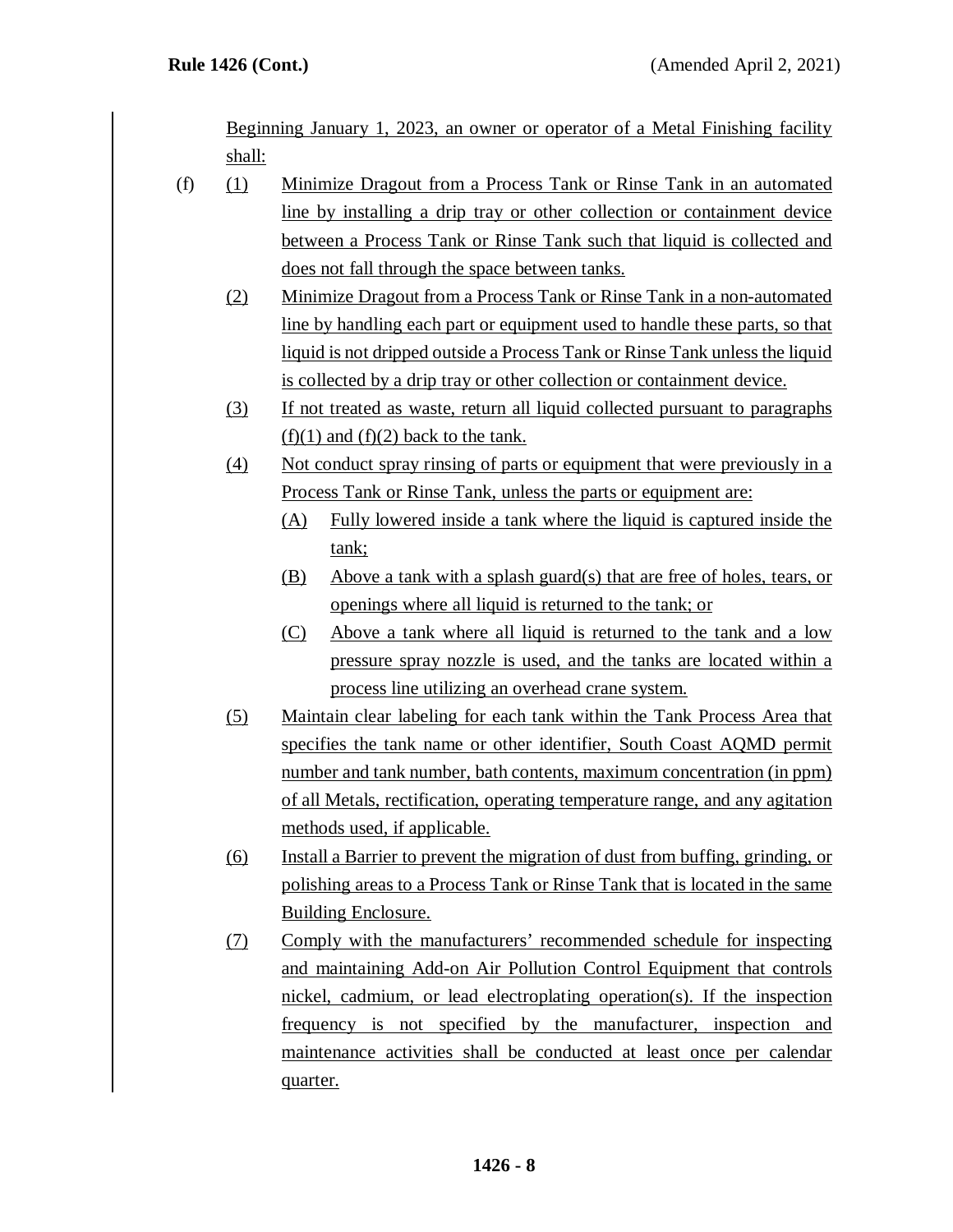- (f) (8) Not air sparge a Process Tank when Metal Finishing is not occurring or while a dry chemical containing a Metal is being added.
- (eg) Recordkeeping
	- (1) Monitoring Data Records

The owner or operator shall maintain records of all required monitoring data including the date the data are collected.

An owner or operator of a Metal Finishing facility with an Ampere-hour meter equipped at a Process Tank shall record the actual cumulative rectifier usage for each calendar month and the total for each calendar year.

- (A) Cumulative Rectifier Usage Records The owner or operator of electroplating operations with dedicated ampere\*hour meters shall record the actual cumulative rectifier usage for each calendar month, and the total for each calendar year.
- (2) Prior to replacement of a continuous recording non-resettable Amperehour meter equipped at a Process Tank, an owner or operator of a Metal Finishing facility shall photograph the actual Ampere-hour reading of the Ampere-hour meter being replaced.
- (3) Immediately following the installation of a new Ampere-hour meter, an owner or operator of a Metal Finishing facility shall photograph the actual Ampere-hour reading of the new Ampere-hour meter.
- (2) Housekeeping Measures

The owner or operator shall maintain records demonstrating compliance with house keeping practices, as required by paragraph  $(c)(5)$ , including the name of the person performing specified activities, the dates on which specific activities were completed, and records showing that wastes containing chromium, nickel, cadmium, lead or copper have been stored, disposed of, recovered, or recycled.

- (4) An owner or operator of a Metal Finishing facility shall maintain records demonstrating compliance with the requirements of subdivisions (e) and (f)- and paragraphs  $(g)(1)$  and  $(g)(2)$ .
- (5) Records Retention

All records shall be maintained for at least five years; at least the two most current years shall be kept on site.

(f) Rule 1402 Inventory Requirements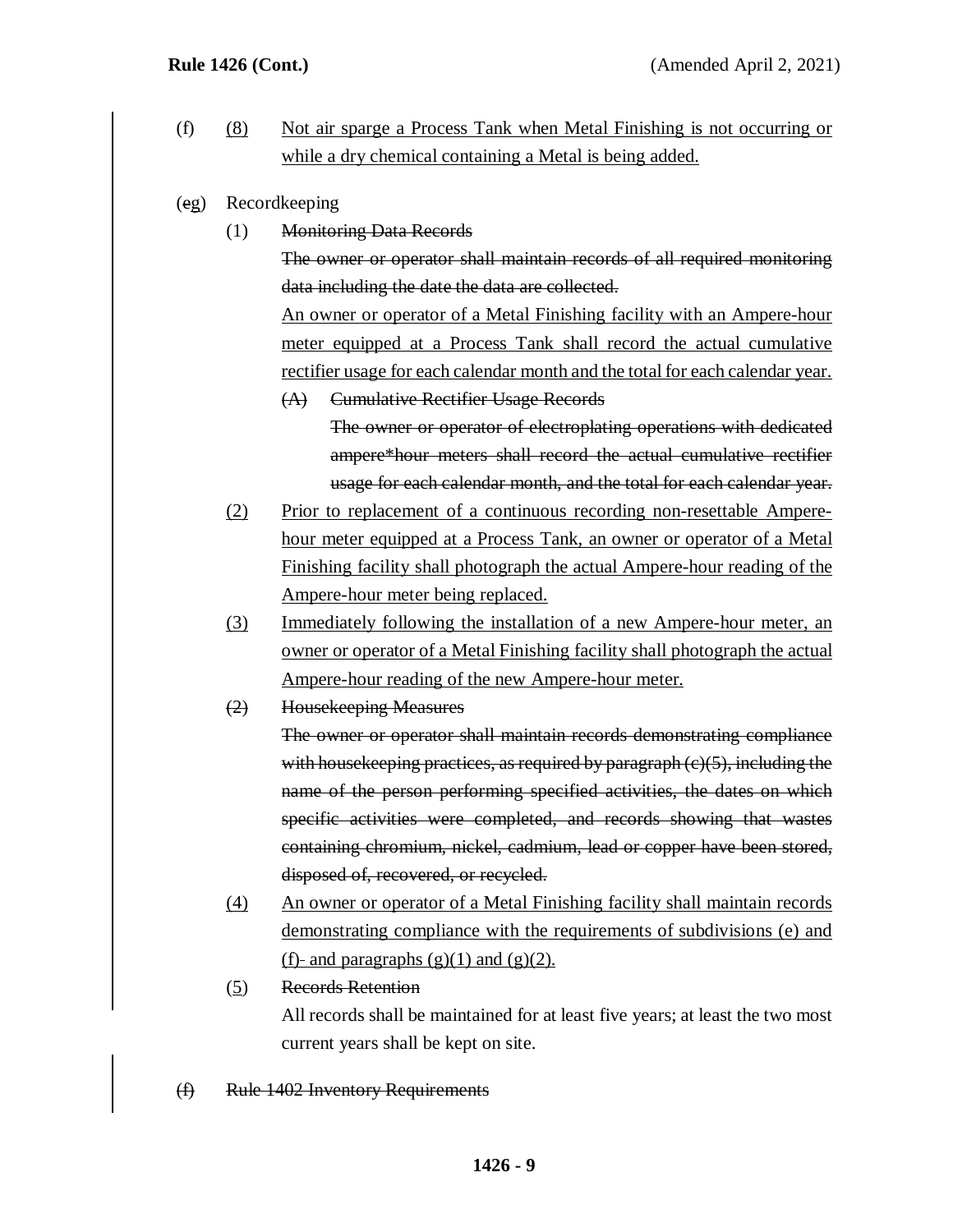The owner or operator of a facility that is in compliance with this rule will not be required to submit an emission inventory to the Executive Officer for emissions of toxic compounds subject to this rule, pursuant to subparagraph (n)(1)(B) of Rule 1402 - Control of Toxic Air Contaminants from Existing Sources.

## (h) Reporting

- (1) Beginning January 1, 2022, an owner or operator of a Metal Finishing facility shall keep onsite and make available to the Executive Officer, upon request, a Tank Inventory Report for all Process Tanks and Rinse Tanks that includes the following information:
	- (A) Facility name;
	- (B) South Coast AQMD facility identification number;
	- (C) Equipment address;
	- (D) Business hours;
	- (E) Facility contact information with name, title, and phone number; and
	- (F) Process Tank and Rinse Tank information including:
		- (i) Tank name or other identifier;
		- (ii) South Coast AQMD permit number and tank number;
		- (iii) Bath contents;
		- (iv) Maximum concentration (in ppm) of all Metals;
		- (v) Applicable Rule 1426 Exemption;
		- (vi) Rectification, if applicable;
		- (vii) Operating temperature range, if applicable; and
		- (viii) Agitation method used, if applicable.
- (2) No later than February 1, 2022, an owner or operator of a Metal Finishing facility operating on or before January 1, 2022 shall submit a Tank Inventory Report to the Executive Officer.
- (3) Within 14 days of receiving a written request from the Executive Officer, an owner or operator of a Metal Finishing facility shall provide an updated Tank Inventory Report.
- (i) Interim Requirements for Facilities The following requirements shall be in effect until the requirements of subdivisions (e) and (f) become effective on January 1, 2023.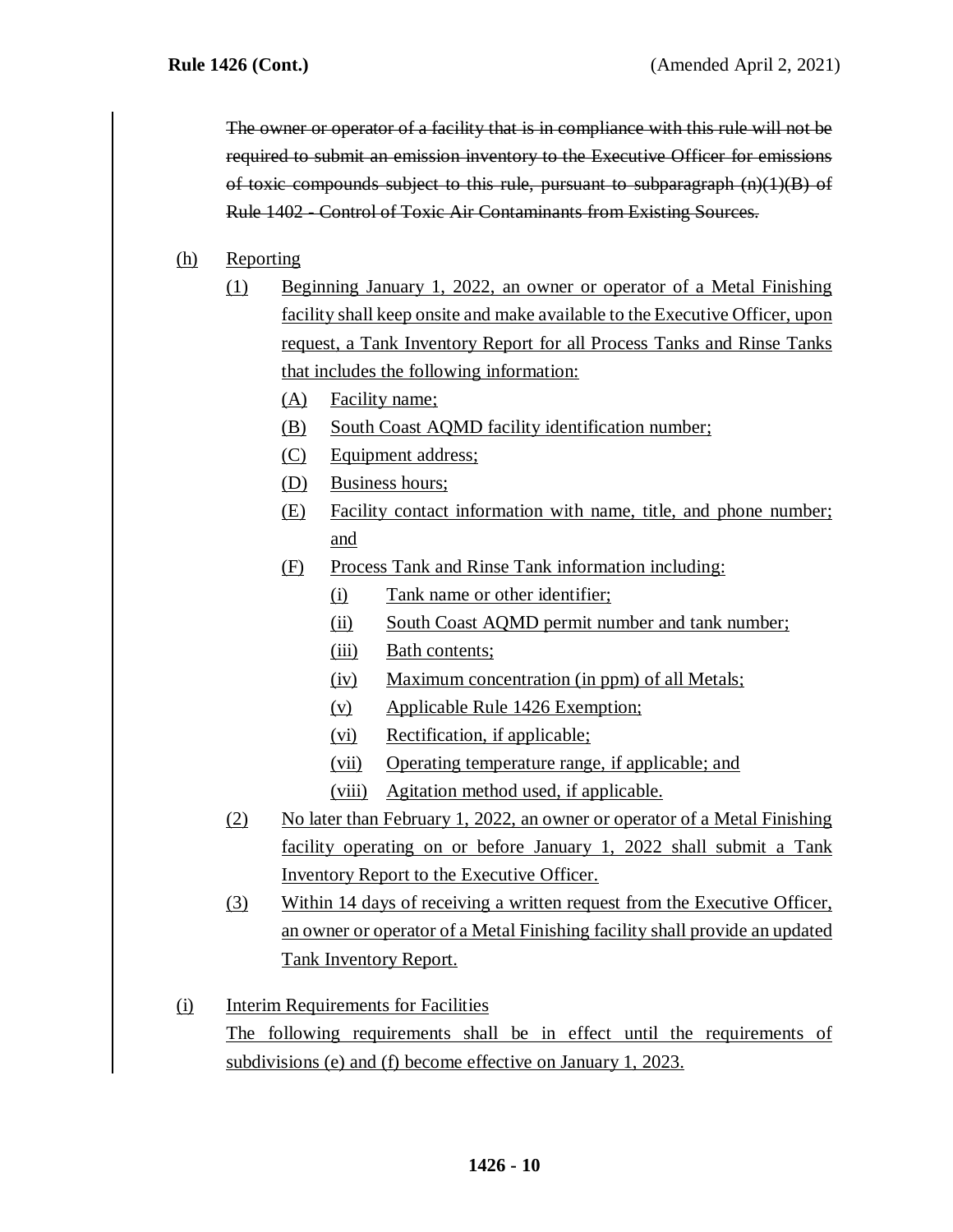- (i) (1) An owner or operator of a facility conducting chromium, nickel, cadmium, or lead Electroplating operations, or chromic acid Anodizing shall not air sparge tanks containing chromic acid when the tank is not in use, and may air sparge the tank up to one hour prior to parts being placed in the tank, and one hour after parts are removed from the tank.
	- (2) An owner or operator of a facility conducting chromium, nickel, cadmium, or lead Electroplating operations, or chromic acid Anodizing shall:
		- (A) Store nickel, cadmium, and lead in powder or Metal salt form in a closed container in an Enclosed Storage Area;
		- (B) Use a closed container when transporting nickel, cadmium, or lead in powder or Metal salt from an Enclosed Storage Area to Electroplating tanks;
		- (C) Wash down, vacuum, or wet mop, or maintain with the use of nontoxic chemical dust suppressants surfaces within the Enclosed Storage Area that accumulate dust; and
		- (D) Store, dispose of, recover, or recycle wastes which contain nickel, cadmium, or lead generated from housekeeping activities by using practices that do not lead to Fugitive Dust.
		- (E) Comply with the manufacturers recommended schedule for inspecting and maintaining Add-on Air Pollution Control Equipment that controls nickel, cadmium, or lead Electroplating operation(s). If the inspection frequency is not specified by the manufacturer, recommended inspection and maintenance activities shall be conducted at least once per calendar quarter.
	- (3) The owner or operator of a facility conducting chromium, nickel, cadmium, or lead Electroplating operations, or chromic acid Anodizing shall maintain records demonstrating compliance with housekeeping practices, as required by subparagraphs  $(i)(2)(A)$  through  $(i)(2)(D)$ including the name of the person performing specified activities, the dates on which specific activities were completed, and records showing that wastes containing chromium, nickel, cadmium, or lead have been stored, disposed of, recovered, or recycled.
- (jg) Exemptions

The owner or operator of a facility that has submitted an inventory prepared pursuant to Rule 1402 - Control of Toxic Air Contaminants from Existing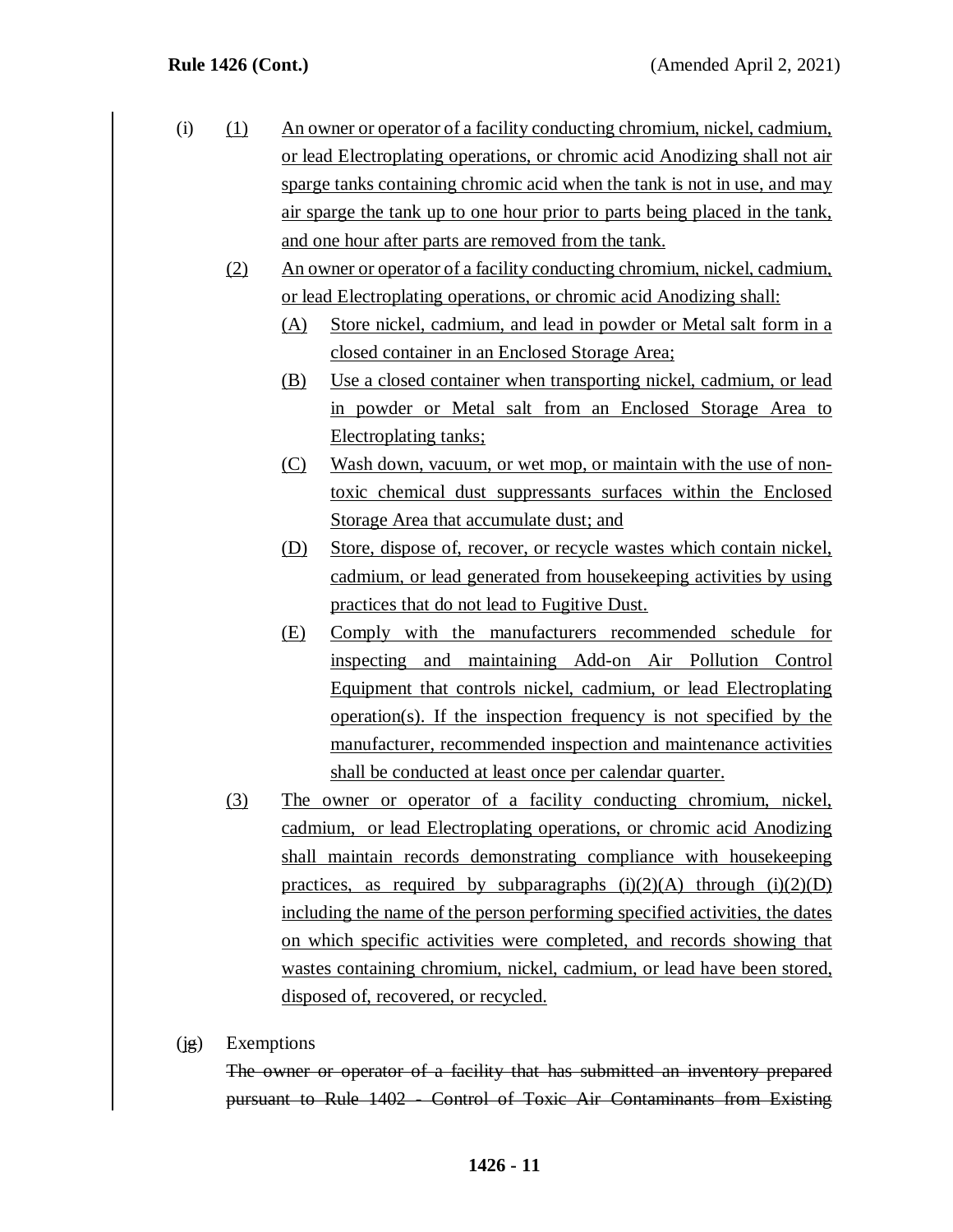Sources, subdivisions (n) [Emissions Inventory Requirements] that has been approved by the Executive Officer, and that contains process and tank information for all of the tanks subject to this rule is exempt from complying with the requirements of paragraphs  $(c)(1)$ ,  $(c)(2)$  and  $(c)(3)$ .

- (j) (1) The requirements of this rule, except subdivision (h), do not apply to an Anodizing, Conversion Coating, Electroforming, Electroless Plating, Electroplating, Passivation, Pre-Dip, or Sealing tank provided either:
	- (A) A South Coast AQMD permit condition limits the tank solution concentration to less than 1,000 ppm for each individual Metal;
	- (B) Records for the tank solution are retained on-site and made available to the Executive Officer, upon request, that does not specify a concentration of 1,000 ppm or greater for any Metal; or
	- (C) A laboratory analysis demonstrating that the tank solution contains less than 1,000 ppm for each individual Metal is:
		- (i) Performed using an approved ASTM, CARB, or U.S. EPA test method, where total chromium may serve as a surrogate for hexavalent chromium;
		- (ii) Retained on-site; and
		- (iii) Made available to the Executive Officer, upon request.
	- (2) The requirements of this rule, except subdivision (h), do not apply to a Stripping, Etch, or Electropolishing tank provided either:
		- (A) A South Coast AQMD permit condition limits the tank solution concentration to less than 1,000 ppm for each individual Metal;
		- (B) The tank solution is replaced at least once every 6 calendar months with new tank solution that contains less than 1,000 ppm for each individual Metal and the corresponding records are retained on-site; or
		- (C) A laboratory analysis demonstrating that the tank solution contains less than 1,000 ppm for each individual Metal is:
			- (i) Conducted every 6 calendar months;
			- (ii) Performed using an approved ASTM, CARB, or U.S. EPA test method, where total chromium may serve as a surrogate for hexavalent chromium;
			- (iii) Retained on-site; and
			- (iv) Made available to the Executive Officer, upon request.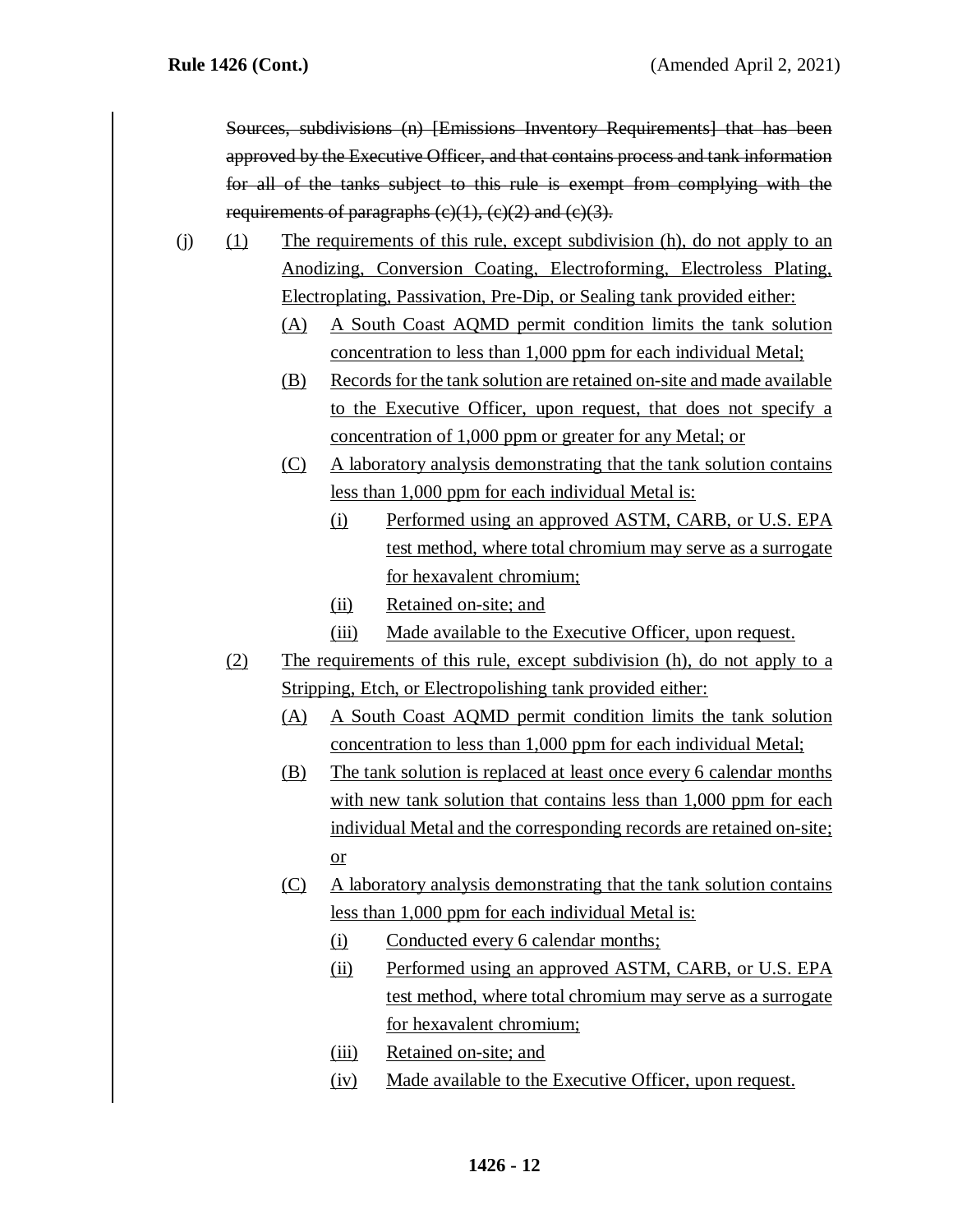- (j) (3) The requirements of this rule, except subdivision (h), do not apply to a Rinse Tank provided either:
	- (A) A South Coast AQMD permit condition limits the Rinse Tank solution concentration to less than 1,000 ppm for each individual Metal;
	- (B) The Rinse Tank is part of a rinsing operation that is designed to be continuously diluted with water;
	- (C) The Rinse Tank is permanently connected to a system to remove Metal;
	- (D) The tank solution is replaced at least once every 12 calendar months with water and the corresponding records are retained on-site; or
	- (E) A laboratory analysis demonstrating that the tank solution contains less than 1,000 ppm for each individual Metal is:
		- (i) Conducted every 12 calendar months;
		- (ii) Performed using an approved ASTM, CARB, or U.S. EPA test method, where total chromium may serve as a surrogate for hexavalent chromium;
		- (iii) Retained on-site; and
		- (iv) Made available to the Executive Officer, upon request.
	- (4) The requirements of subdivision (d) do not apply to Building Enclosures subject to the requirements of Rule 1469.
	- (5) The requirements of subdivision (e) do not apply to areas, materials, or equipment that are subject to the requirements of Rule 1469.
	- (6) The requirements of subdivision (f), except paragraph (f)(5), do not apply to Tier I, Tier II, or Tier III Hexavalent Chromium Tanks that are subject to the requirements of Rule 1469.
	- (7) The requirements of subdivision (d) do not apply to total enclosures that are subject to the requirements of Rule 1420 – Emissions Standard for Lead.
	- $(8)$  The requirements of paragraphs  $(d)(2)$  and  $(f)(6)$ , and subparagraph  $(e)(3)(D)$  do not apply to buffing, grinding, or polishing operations conducted under a continuous flood of Metal Removal Fluid.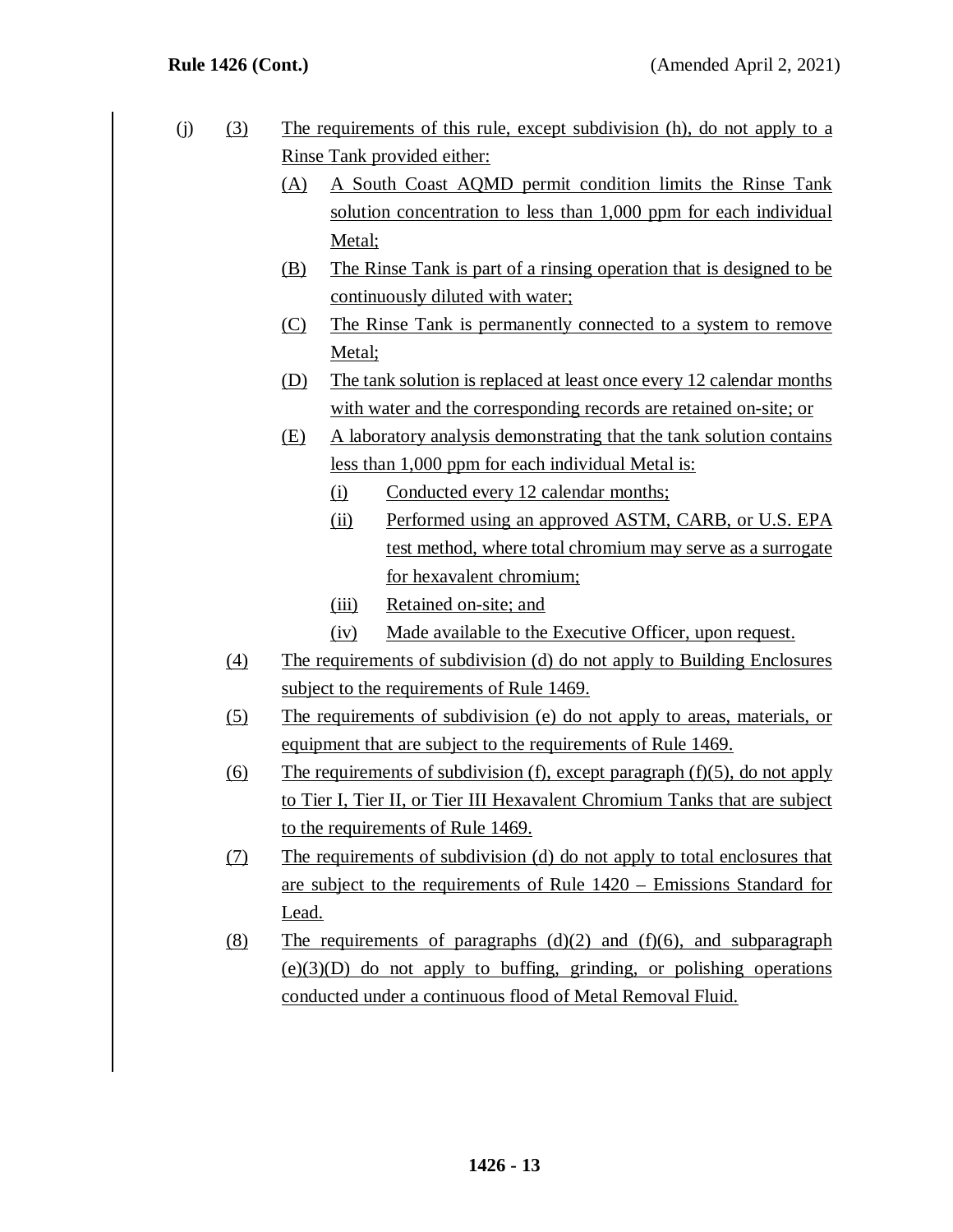### **Appendix 1** - **Content of Initial Compliance Report**

Initial compliance reports shall contain the following information:

1. Facility name, SCAQMD ID number, facility address, owner or operator name, and contact telephone number;

2. A description of the process performed in each affected plating or process tank; 3. The purchase records for nickel used in nickel electroplating operations for the preceding 12 months. The information should include the total metallic nickel purchased (in lbs/yr), and the typical nickel content in purchased plating solutions used for nickel sulfate, nickel chloride, nickel sulfamate and other types of nickel plating operations. Indicate the nickel in inventory at the beginning of the reporting period and the nickel remaining in inventory at the end of the reporting period;

4. The purchase records for cadmium used in cadmium electroplating operations for the preceding 12 months. The information should include the total cadmium purchased (in lbs/yr), and the typical cadmium content in purchased plating solutions used for cadmium cyanide, cadmium sulfate, and other types of cadmium plating operations. Indicate the cadmium in inventory at the beginning of the reporting period and the cadmium remaining in inventory at the end of the reporting period;

5. The purchase records for lead used in lead electroplating operations for the preceding 12 months. The information should include the total lead purchased (in lbs/yr), and the typical lead content in purchased plating solutions used for lead sulfamate, lead acetate, and other types of lead plating operations. Indicate the lead in inventory at the beginning of the reporting period and the lead remaining in inventory at the end of the

## reporting period;

6. The purchase records for copper used in copper electroplating operations for the preceding 12 months. The information should include the total copper purchased (in lbs/yr), and the typical copper content in purchased plating solutions used for all cuprous and cupric plating operations. Indicate the copper in inventory at the beginning of the reporting period and the copper remaining in inventory at the end of the reporting period;

7. For each nickel, cadmium, lead, or copper electroplating tank, the surface area of the tank,  $(\text{ft}^2)$ , volume of the tank  $(\text{ft}^3)$ , and typical bath concentrations of nickel, cadmium, lead, or copper (wt.% or oz./gal, typical operating range acceptable);

8. For each nickel, cadmium, lead, or copper electroplating tank, the control equipment which serves it (permit number), and a copy of the most recent performance test conducted to demonstrate compliance with a permit condition or control equipment efficiency, if applicable;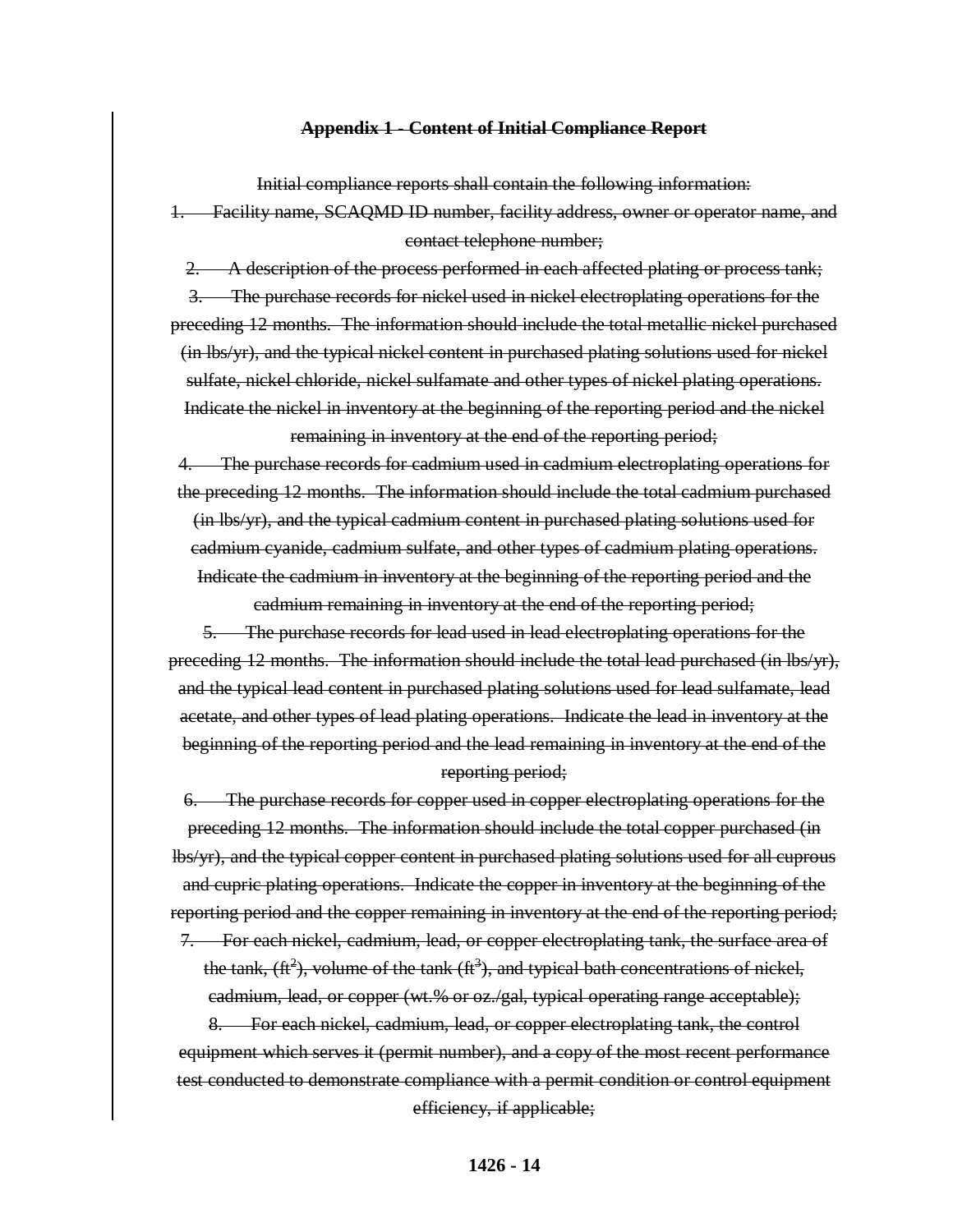9. For each rectifier with a dedicated ampere\*hour meter used at a nickel, cadmium, lead or copper electroplating tank, at least the most recent four months of operating data (ampere\*hours);

10. For each process tank (excluding rinse and dragout tanks) associated with an electroplating process that contains sulfuric acid, nitric acid, hydrochloric acid or chromic acid (excluding chromic acid in electroplating tanks), the tank designation, the surface area of the tank,  $(\text{ft}^2)$ , volume of the tank  $(\text{ft}^3)$ , concentration of sulfuric acid, nitric acid, hydrochloric acid or chromic acid (wt% or oz/gal, typical operating range acceptable), and identification of air pollution control equipment (permit number), if applicable; 11. For each process tank containing sodium hydroxide used in a spraying operation,

the concentration of NaOH in the tank in percent by weight, the spray rate of the NaOH

spray system in gallons per minute, and the hours of operation per month; 12. The distance to the nearest commercial/industrial building, measured as indicated in Table A-1;

13. The distance to the nearest residence, measured as indicated in Table A-1;

14. The distance(s) to all sensitive receptor locations within one-quarter of a mile from the facility, measured as indicated in Table A-1;

15. The name, title and signature of the responsible company official certifying the accuracy of the reported information; and,

16. Date of the report.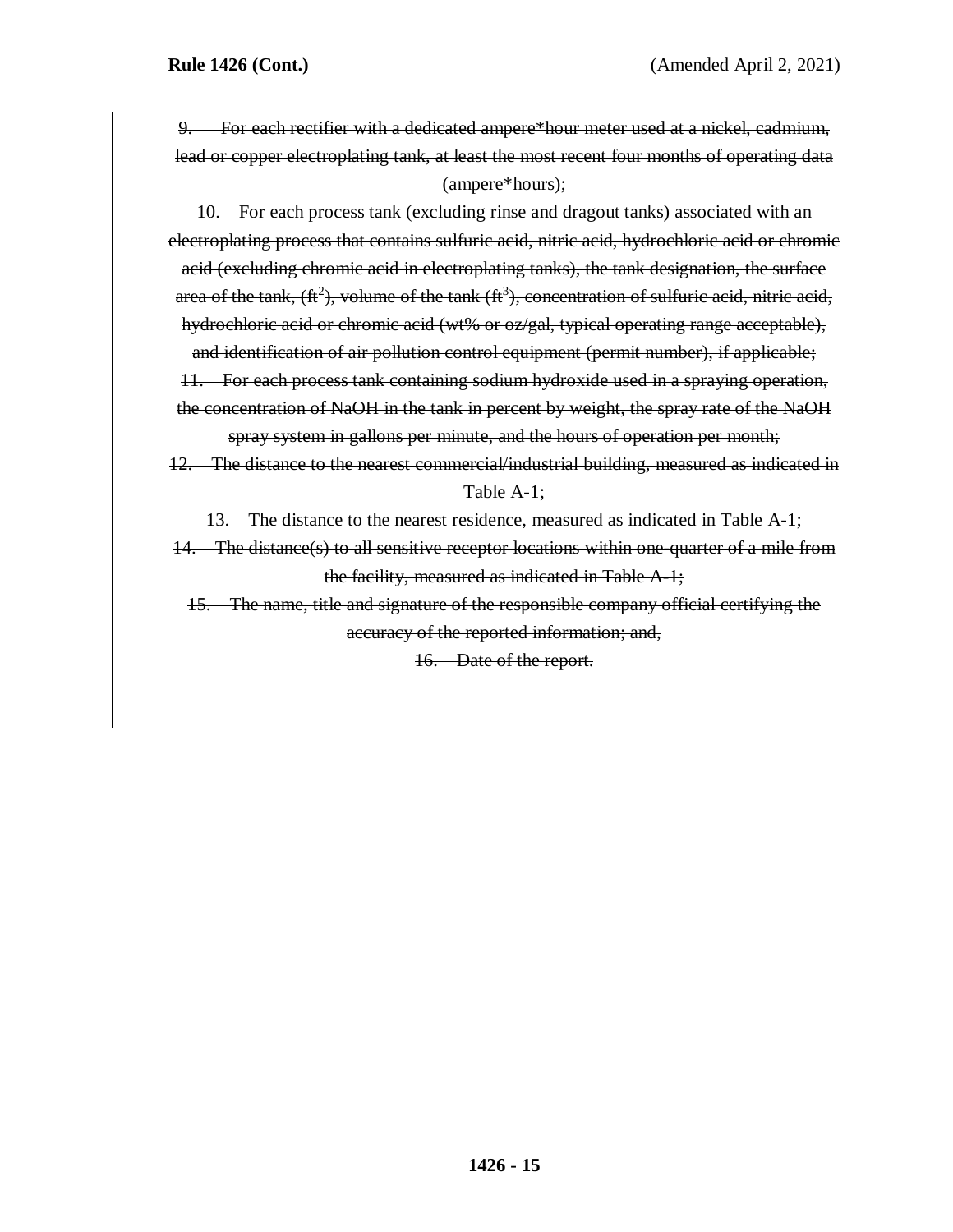| <b>Table A-1</b>                   |  |
|------------------------------------|--|
| <b>Measuring Receptor Distance</b> |  |
|                                    |  |

| Source Type                             | <b>Measure From:</b>      | Measure To:                                        |
|-----------------------------------------|---------------------------|----------------------------------------------------|
| Point Source,<br>Single Stack           | <del>Stack</del>          | <b>Property Line of</b><br><b>Nearest Receptor</b> |
| Point Source,<br><b>Multiple Stacks</b> | <b>Centroid of Stacks</b> | <b>Property Line of</b><br><b>Nearest Receptor</b> |
| Volume Source<br>No Stack               | <b>Center of Building</b> | <b>Property Line of</b><br><b>Nearest Receptor</b> |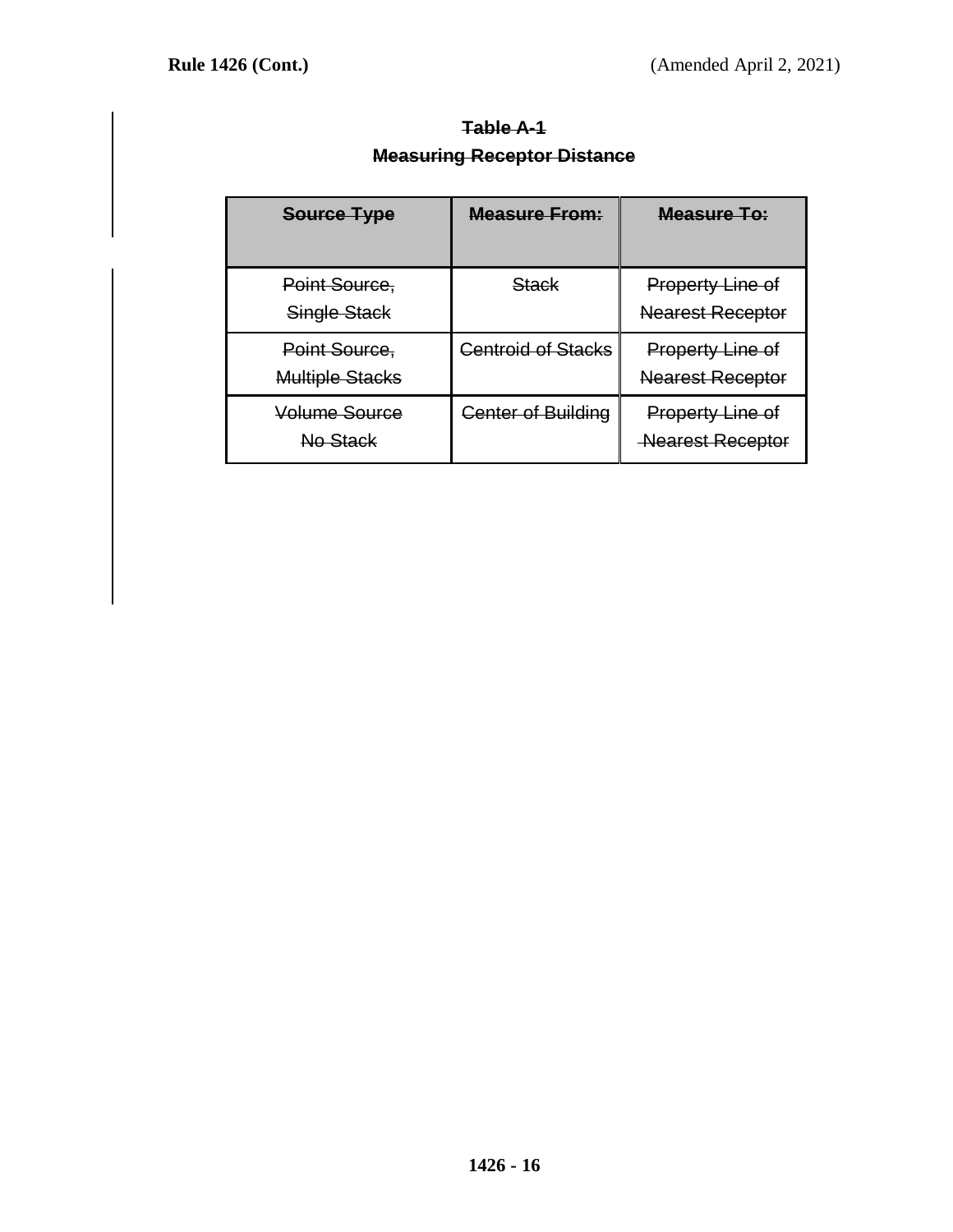### **Appendix 2 - Content of Compliance Report**

Compliance reports shall contain the following information:

1. Facility name, SCAQMD ID number, facility address, owner or operator name, and contact telephone number;

2. The beginning and ending dates of the reporting period;

3. The purchase records for nickel used in nickel electroplating operations for the preceding 12 months. The information should include the total metallic nickel purchased (in lbs/yr), and the nickel content in purchased plating solutions used for nickel sulfate, nickel chloride, nickel sulfamate and other types of nickel plating operations. Indicate the nickel in inventory at the beginning of the reporting period and the nickel remaining in inventory at the end of the reporting period;

4. The purchase records for cadmium used in cadmium electroplating operations for the preceding 12 months. The information should include the total cadmium purchased (in lbs/yr), and the cadmium content in purchased plating solutions used for cadmium cyanide, cadmium sulfate, and other types of cadmium plating operations. Indicate the cadmium in inventory at the beginning of the reporting period and the cadmium

remaining in inventory at the end of the reporting period;

5. The purchase records for lead used in lead electroplating operations for the preceding 12 months. The information should include the total lead purchased (in lbs/yr), and the lead content in purchased plating solutions used for lead sulfamate, lead acetate, and other types of lead plating operations. Indicate the lead in inventory at the beginning of the reporting period and the lead remaining in inventory at the end of the reporting

#### period;

6. The purchase records for copper used in copper electroplating operations for the preceding 12 months. The information should include the total copper purchased (in lbs/yr), and the copper content in purchased plating solutions used for all cuprous and

cupric plating operations. Indicate the copper in inventory at the beginning of the reporting period and the copper remaining in inventory at the end of the reporting period;

7. For each rectifier with a dedicated ampere\*hour meter used at a nickel, cadmium, lead or copper electroplating tank, the preceding twelve months of operating data (ampere\*hours) in monthly and annual totals;

8. A description of all new permit applications filed for new electroplating or process tanks and for air pollution control equipment since the Initial Compliance Report was submitted: